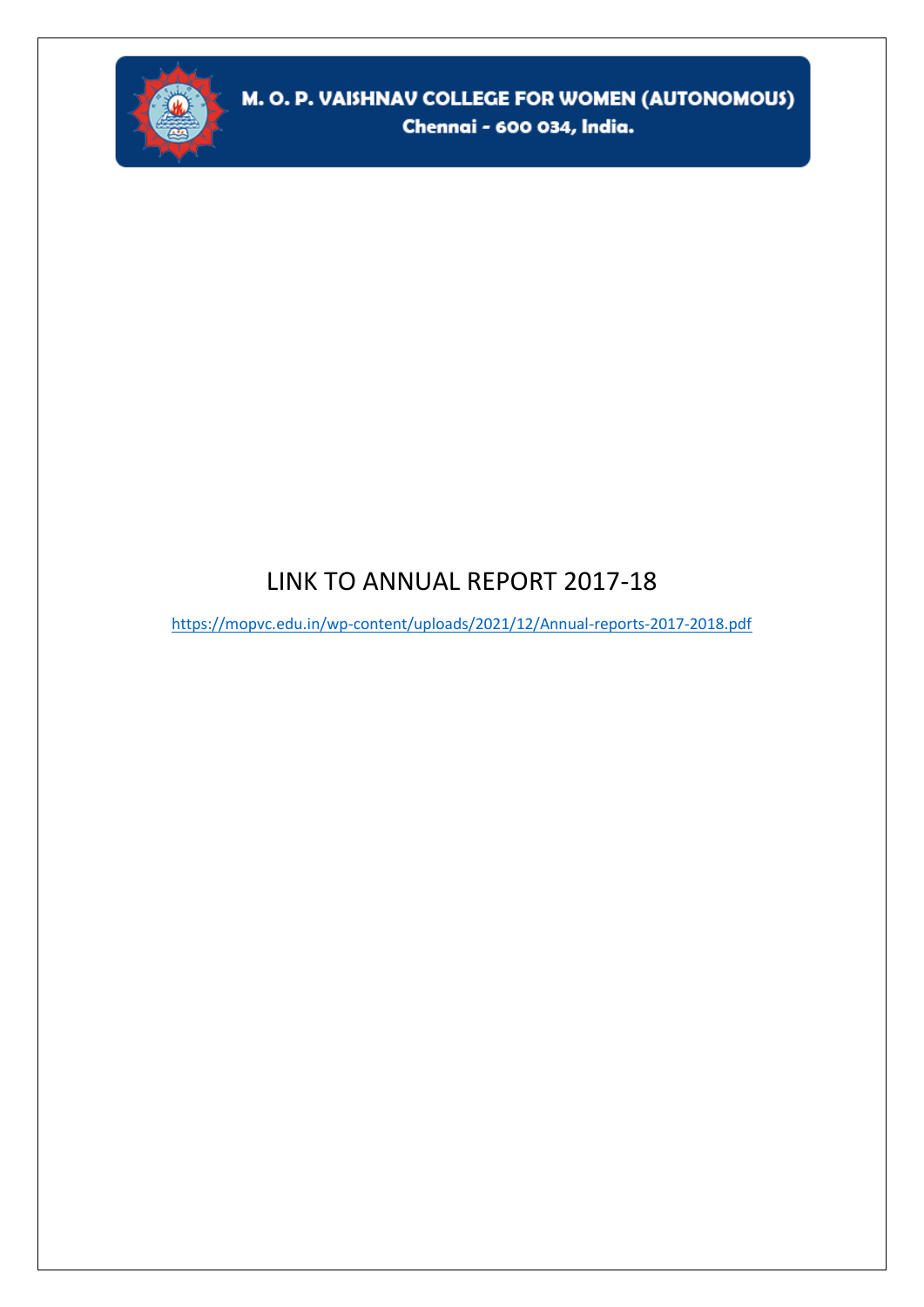

## Criteria 6.3.4

# Certificates of the Programme Attended by Teachers

## 2017 - 2018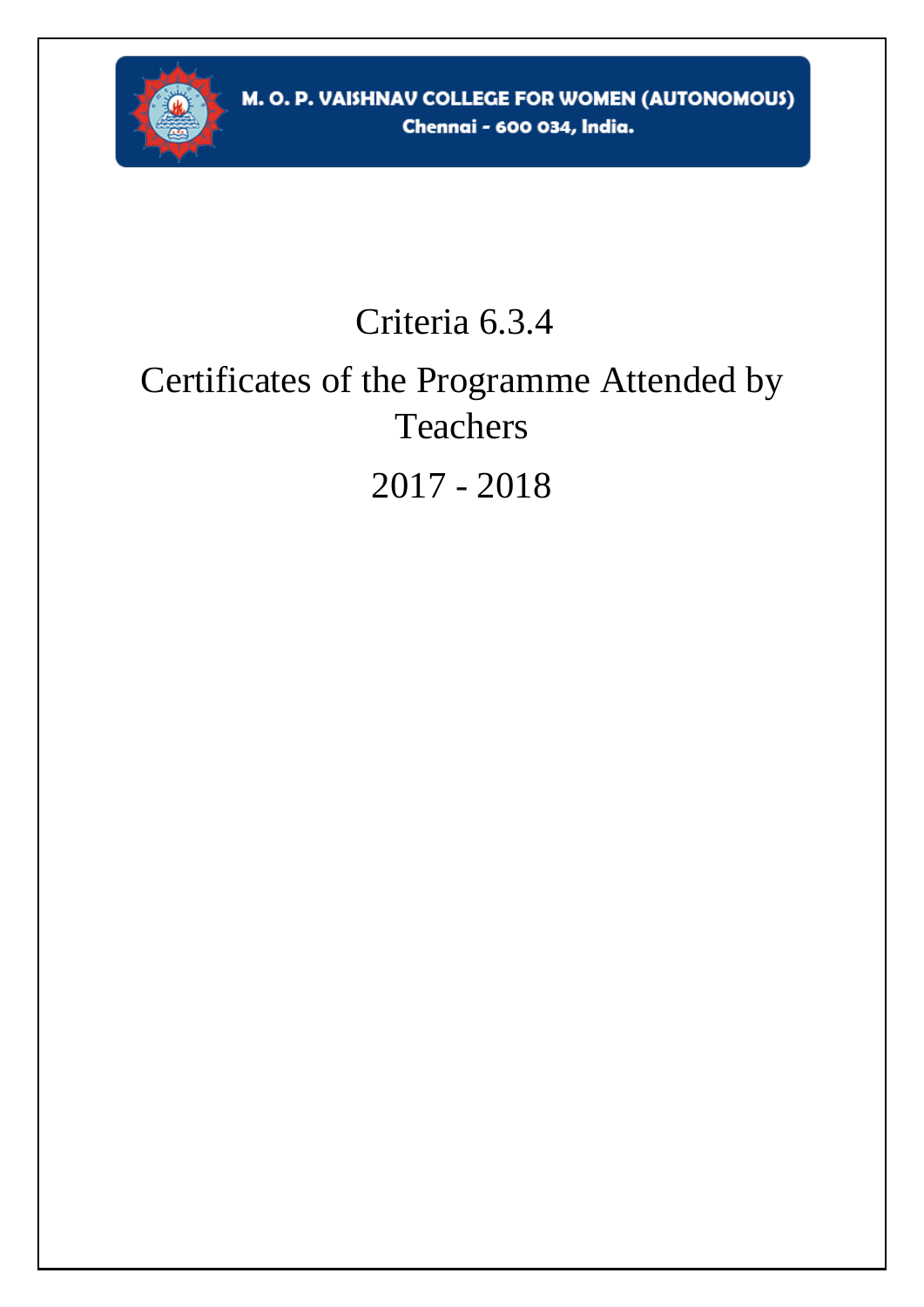

#### **Teachers participation in online/ face-to-face Faculty Development Programmes**

#### **2017- 2018**

| <b>Type of Programme</b>              | No. of<br><b>Teachers</b> |  |
|---------------------------------------|---------------------------|--|
| Workshop/Training<br>Programme        |                           |  |
| Total No. of faculty<br>participation |                           |  |

| S. No.        | Name of teacher who<br>attended the program | Title of the program                                              |
|---------------|---------------------------------------------|-------------------------------------------------------------------|
|               | Ms. Ramya Raman                             | Workshop on Business groups and governance in emerging<br>markets |
| $\mathcal{D}$ | Ms. S. Kavin Mary                           | Workshop on Business groups and governance in emerging<br>markets |

 $N-B$ Signature of the Principal **M.O.P. Vaishnav College for Women**  (Autonomous) No. 20, IV Lane, Nungambakkam High Road Chennai-600 034